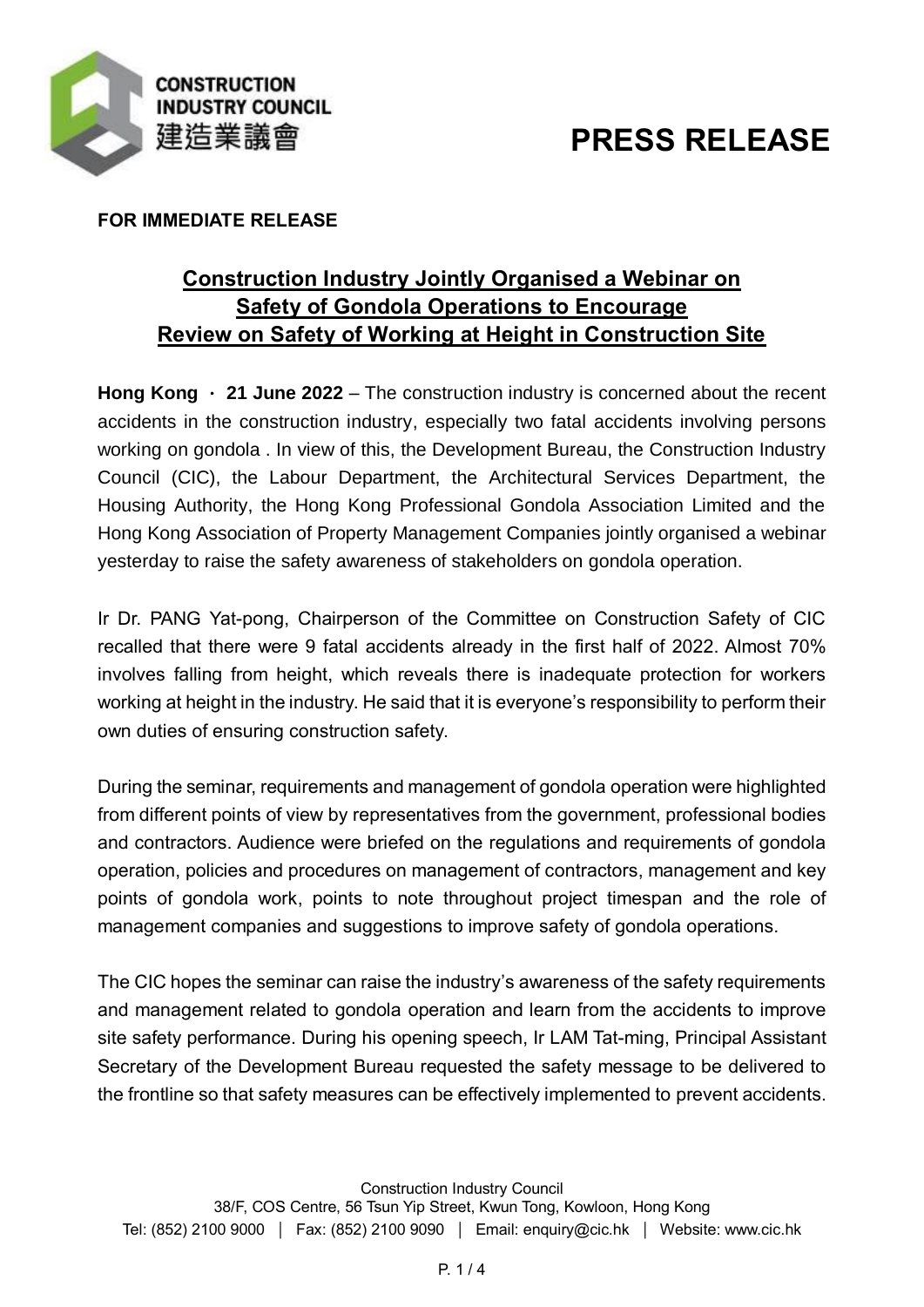

Mr. CHAN Ka-lai, Assistant Commissioner of Labour, expressed his condolences to the family of the deceased. He also reiterated that the owners of gondolas must ensure that the gondola is in good condition and complies with the legal requirements on maintenance and operation. Sr LAM Kin-wing, Eddie, President of the Hong Kong Construction Association, said accidents continued to happen after the unfortunate incidents and he hopes that the industry can establish a safety culture across all stakeholders.

The CIC hopes the industry would put "Life First, Say No To Danger" into practice instead of a slogan. Safety awareness should be cascaded to all frontline workers by the management and workers should be encouraged to stop work immediately and report to the management if they encounter any unsafe situations. Everyone has their role to play to ensure "Zero Accidents" at site.

Webinar Replay:<https://youtu.be/g4KTGs8IH0A>



- End -

Opening speech by Ir LAM Tat-ming, Principal Assistant Secretary of the Development Bureau

Construction Industry Council 38/F, COS Centre, 56 Tsun Yip Street, Kwun Tong, Kowloon, Hong Kong Tel: (852) 2100 9000 | Fax: (852) 2100 9090 | Email: enquiry@cic.hk | Website: www.cic.hk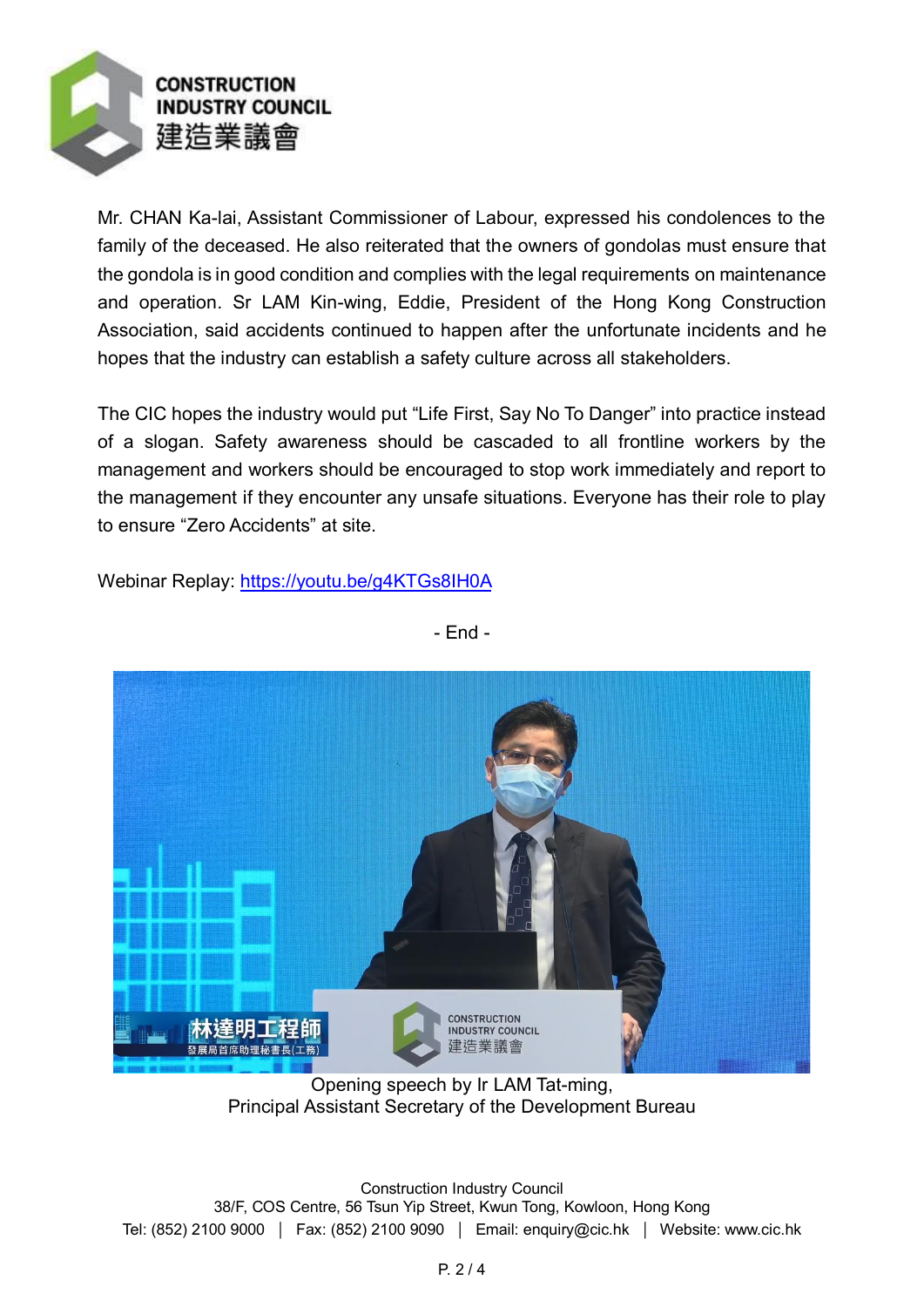



Opening speech by Ir Dr. PANG Yat-pong, Chairperson of Com-CSY, Construction Industry Council



Group photo with invited speakers

Construction Industry Council 38/F, COS Centre, 56 Tsun Yip Street, Kwun Tong, Kowloon, Hong Kong Tel: (852) 2100 9000 | Fax: (852) 2100 9090 | Email: enquiry@cic.hk | Website: www.cic.hk